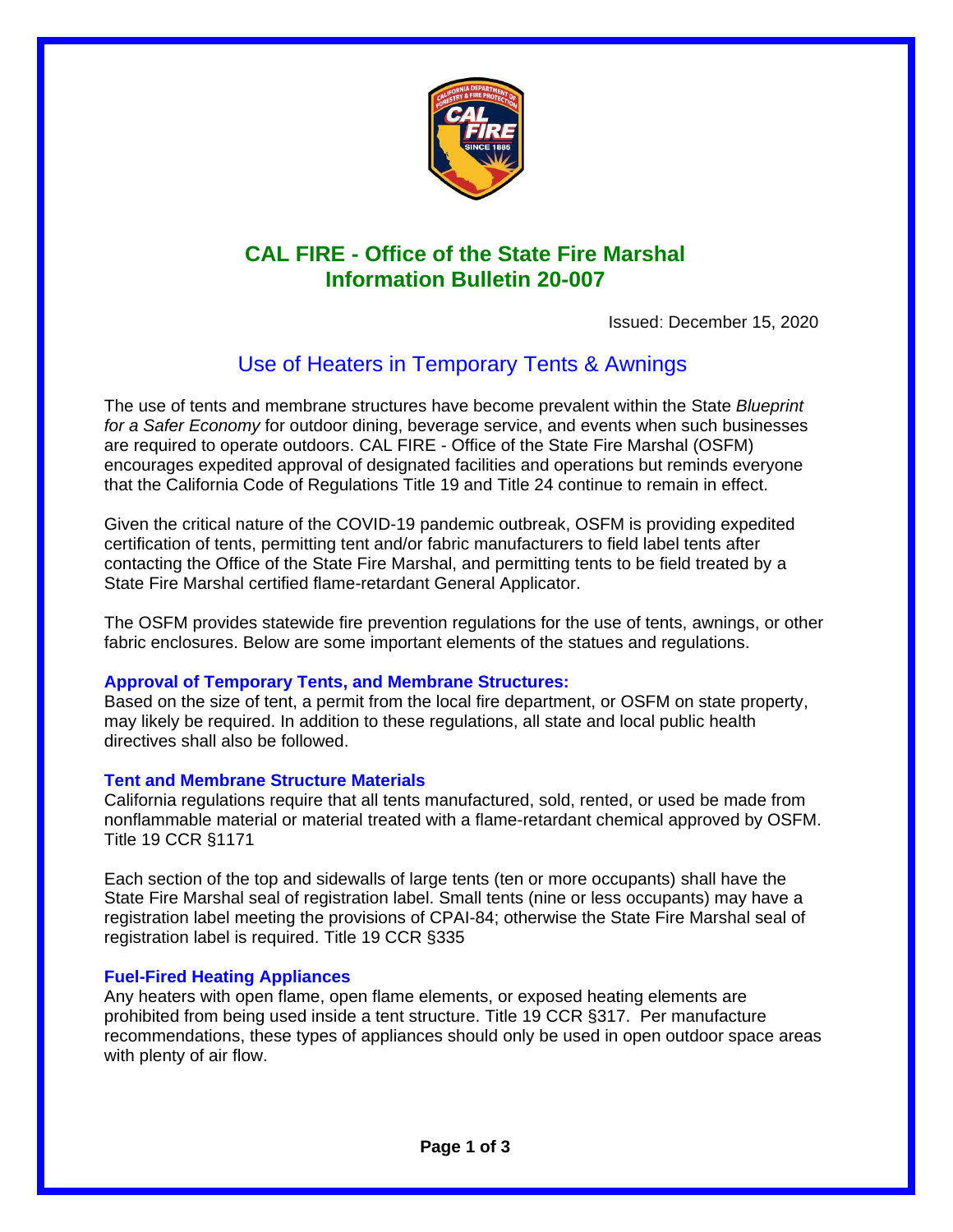## Information Bulletin 20-007 (Continued)

Examples of fuel fired appliances include:



Liquefied petroleum gas shall not be stored or used in connection with any tent unless the storage containers, equipment, fittings, appliances, placement, use, and operation comply with Title 19 CCR §325.

Forced air heaters may be used to heat tents and membrane structures as these units are positioned on the outside of a tent with heat pumped in through a duct under the sidewall of the tent. Examples are provided below:





## **Electric heating appliances**

Portable electric heating appliances shall be listed for its specific use and labeled by an approved testing laboratory. All appliances shall be used per the appliance's listing for its approved location and use type. Portable electric heating appliances must also be equipped with a tip-switch cutoff and have concealed heating elements. Heating appliances shall be used in accordance with Title 19 CCR §3.17 and California Electric Code (CEC) Chapter 424.



**Code References for Location and Use of Tents, Canopies, and Membrane Structures:** The State Fire Marshal shall prepare and adopt rules and regulations establishing minimum requirements for the prevention of fire and panic in connection with the use of tents, awnings, or other fabric enclosures. Health and Safety Code Section 13116